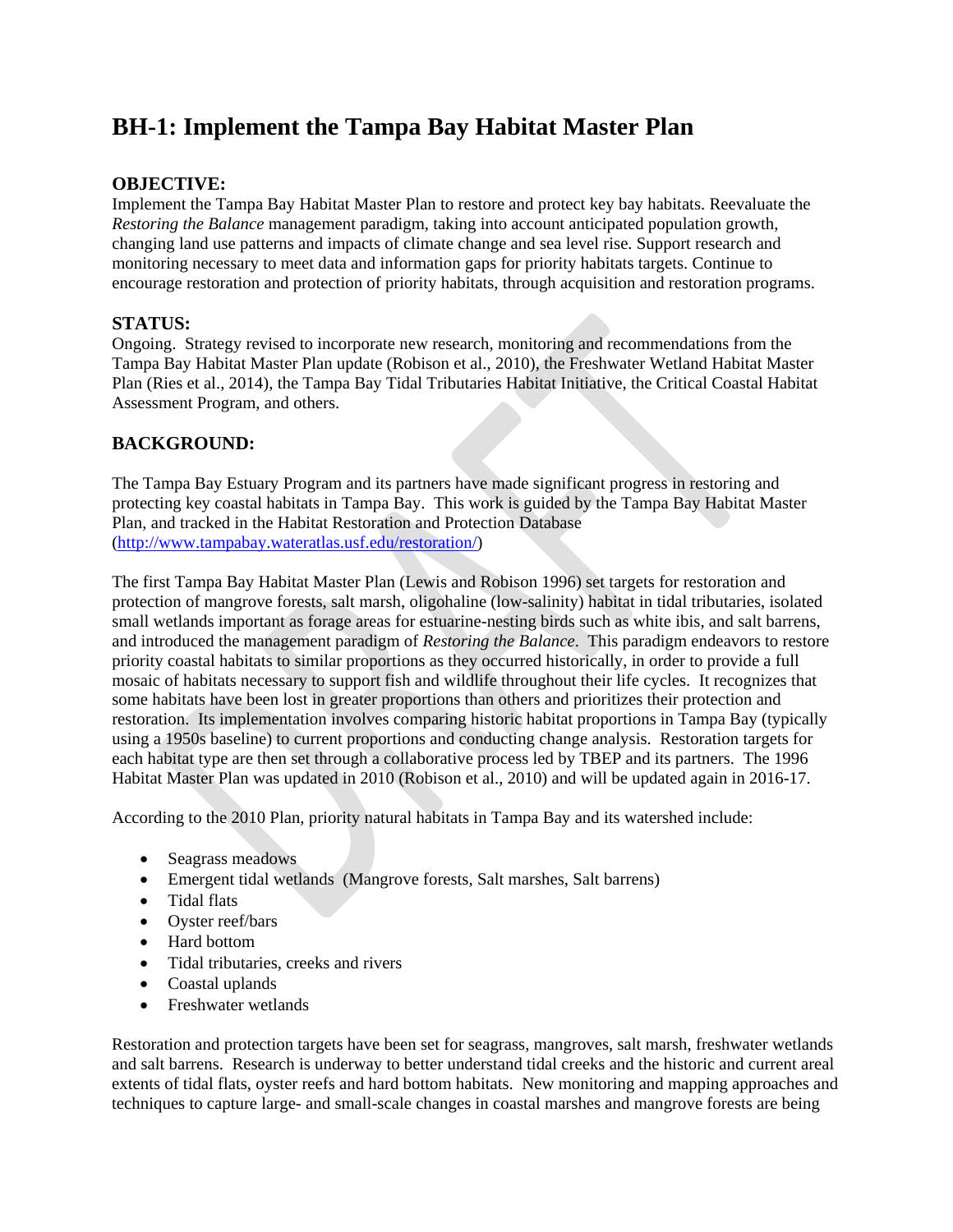developed to better understand and potentially mitigate for climate change. Results from these ongoing projects will help managers set restoration and protection targets for tidal flats, oyster reef, hard bottom habitats and tidal tributaries and better evaluate and track progress toward achieving targets set for mangroves and coastal marshes.

#### **Seagrass Meadows**

Seagrasses are keystone species in Tampa Bay. Their lush meadows provide food, create habitat, stabilize bay bottom, filter nutrient pollution, and reduce wave action and coastal erosion. Seagrasses rely on sufficient water clarity to receive sunlight. In Tampa Bay, water clarity is mostly affected by the density of suspended microscopic algae, which in turn is directly related to the availability of the most limiting nutrient – nitrogen. Between the 1950s and early 1980s, Tampa Bay lost nearly 20,000 acres of seagrass, mainly due to nutrient pollution and dredging.

In 1995, Tampa Bay Estuary Program set a bay-wide restoration target of 38,000 acres for seagrasses and implemented a strategy (Tampa Bay Nitrogen Management Strategy) to improve water quality by reducing nitrogen inputs into the Bay. Since 1996, partners of the Tampa Bay Nitrogen Management Consortium, an innovative public-private partnership, have implemented more than 500 projects to reduce nitrogen loading. As a result, water quality has improved and seagrasses are recovering. In 2015, and for the first time since the 1950s, Tampa Bay achieved 40,295 acres of seagrass, surpassing its bay-wide target set in 1995.

Despite these momentous gains, seagrass communities remain vulnerable to environmental variability and human impacts. Continued biannual mapping of bay-wide seagrass coverage is necessary to identify and protect sensitive and impacted areas (BH-8). Several studies have been conducted to support development of a Tampa Bay Seagrass Restoration and Protection Masterplan, including a detailed analysis of historic seagrass change, species composition and condition throughout the bay, refined estimates of light requirements, estimates of wave energy and development of an initial bio-optical model. In addition, the relationship between longshore sand bars and seagrass has been studied and seagrass management areas have been established.

**Emergent Tidal Wetlands** (Mangrove forests, Salt marshes, Salt barrens)

Emergent tidal wetlands occur primarily along the intertidal perimeter of the bay and its tidal tributaries, and include mangrove forests, salt marshes and salt barrens. They provide food and habitat for hundreds of species of bay fish and wildlife, stabilize shoreline sediments and reduce erosion, and filter pollutants from runoff. Dominant threats to emergent tidal wetlands are dredge and fill activities, sea level rise, and modifications to bay hydrology.

Between 1950-1990, almost 21 percent (4,984 acres) of emergent tidal wetlands were lost in Tampa Bay, with salt marshes and salt barrens showing the most disproportionate losses. Between 1995-2007, the areal extent of emergent tidal wetlands increased about 2% (433 acres), with mangroves showing the greatest increase (379 acres). Over time, the relative proportion of mangroves in the Bay has increased, while the proportions of salt marsh and salt barren have decreased (table from 2010 HMPU).

TBEP and its partners set restoration and protection targets for all three emergent tidal wetland habitats (table from 2010 HMPU). Since 2013, more than 1,050 acres and 1000 linear feet of coastal habitat have been restored through the TBERF.

### **Tidal Flats**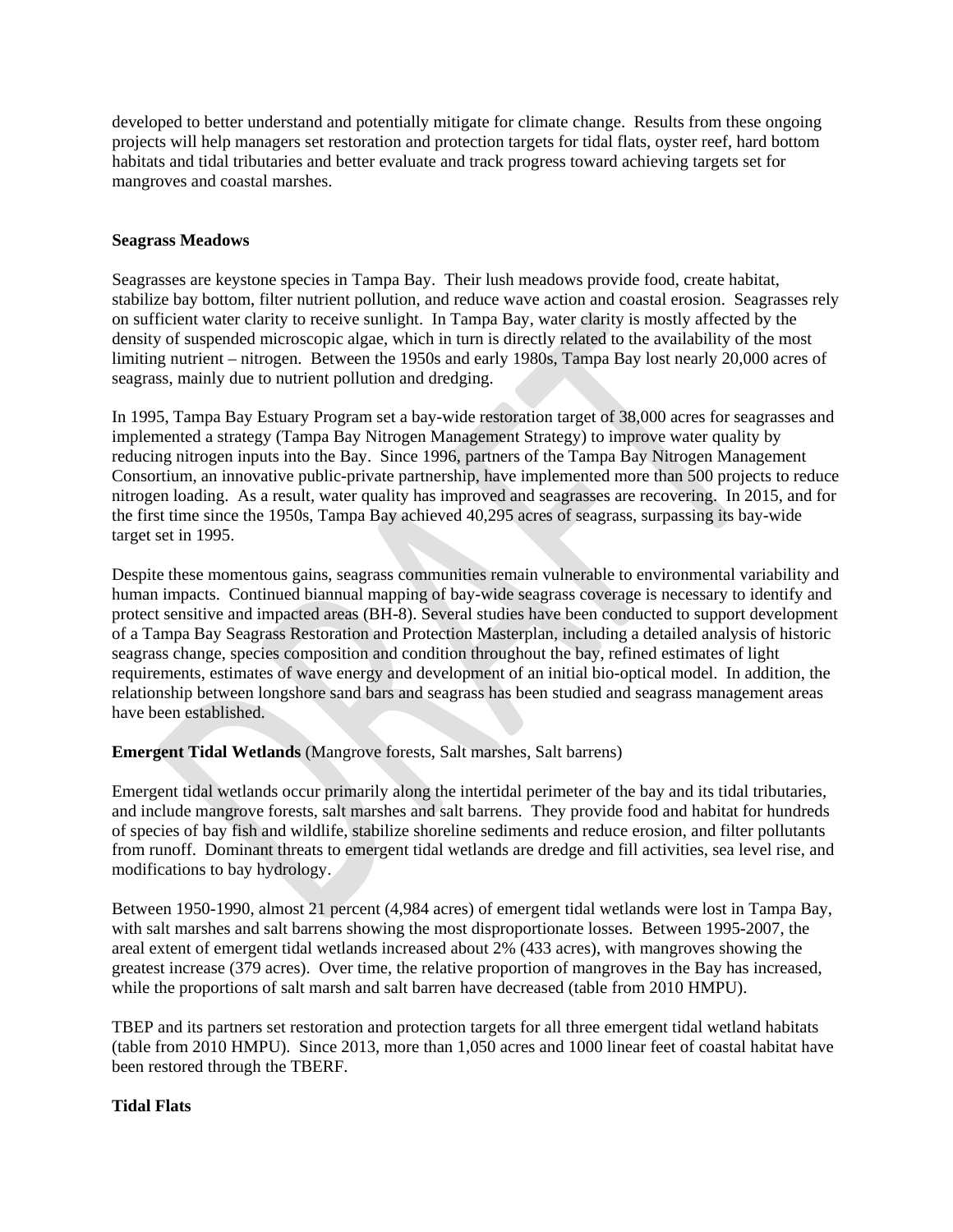Tidal flats are non-vegetated intertidal bay habitats composed of sand and organic sediments. They are found primarily along low-energy shorelines and sheltered backwaters. Tidal flats host dense assemblages of benthic invertebrates, which are an important food source for shorebirds and wading birds. SWFWMD has classified tidal flats as part of their biannual seagrass mapping work; however, this effort did not consistently distinguish tidal flats from other non-vegetated estuarine shorelines. In 2015, SWFWMD employed new standards for photo-interpreting and characterizing tidal flats. This improved approach is expected to yield more accurate estimates of the distribution and areal extent of tidal flats in Tampa Bay.

### **Hard Bottom Habitats and Oyster Reefs**

Hard bottom habitats support a diverse assemblage of invertebrates and fish. Oyster reefs provide food and habitat, reduce erosion, stabilize shorelines and improve water quality. Together, these habitats are relatively rare and sparsely distributed in the Bay.

No comprehensive map of hard bottom habitats in Tampa Bay exist. In 2015, SWFWMD employed new, more accurate standards for interpreting hard bottom and oyster reefs from aerial photography, as well as new survey techniques including sidescan sonar and underwater video. This work will contribute important information for setting protection and restoration targets for hard bottom and oyster reef habitats in select portions of the Bay (BH-4). Expansion of hard bottom and oyster reef mapping baywide is needed.

#### **Tidal Tributaries, Creeks and Rivers**

Tidally influenced water bodies support fisheries production, nutrient cycling, wading bird foraging and flood prevention (BH-9). The Tampa Bay Watershed hosts about 1,400 linear miles of tributaries, creeks and rivers (Robison et al., 2010), however the extent of tidal reach in these water bodies is not comprehensively documented. Quantifying the total linear miles of tidally influenced waterbodies is important baseline research to better understand these tidally influenced habitats and how they will change with sea level rise and water- and land-use changes.

The Tampa Bay Tidal Tributaries Habitat Initiative was created to study the health and function of tidal tributaries. Highly variable environmental conditions among tributaries make setting a single optimum water quality criterion difficult. Instead, habitat status may be better characterized by the status of fish populations, or some other biological indicator (BH-9). A 2012 study funded by TBEP, identified hundreds of structures in tidal tributaries that potentially block or impede tidal flows and fish movement. Further work to develop biological criteria, monitor fish and wildlife, and prioritize tributaries for restoration is needed.

#### **Coastal Uplands**

Coastal Uplands occur just landward of emergent tidal wetlands, and include mesic flatwoods and hydric hammocks. They provide habitat for a variety of bay wildlife and are important buffers between tidal wetlands and urban and agricultural development.

Analysis of general land cover maps from 2007 indicate there were approximately 12,929 acres of coastal uplands in the Tampa Bay watershed; although this is likely an overestimate due to inclusion of managed agricultural and park lands (Robison et al., 2010). Improved quantitative assessments are needed to assess the current and historic benchmark areal extent of coastal upland habitat and develop restoration and protection targets for them.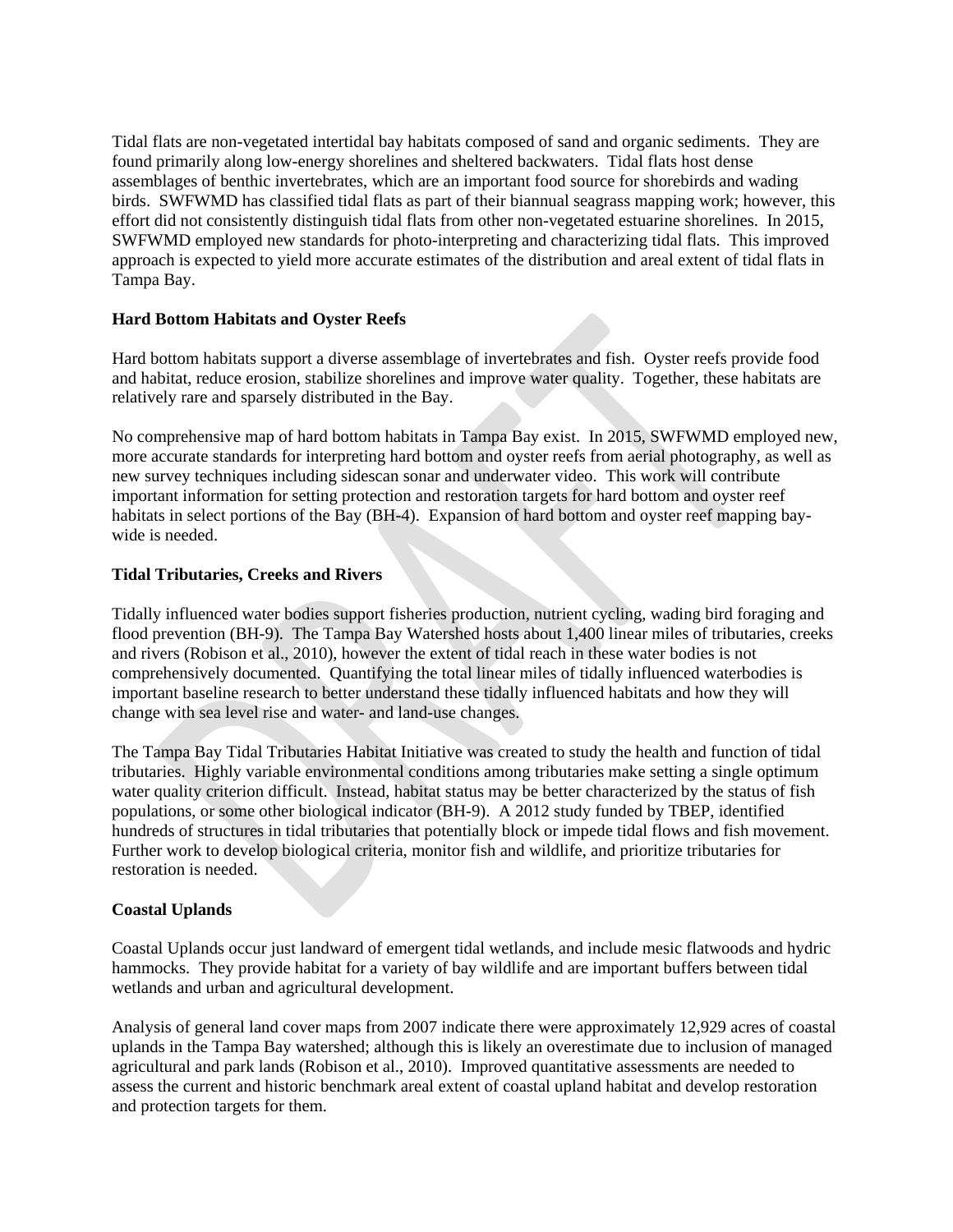Between 2007-2012, volunteers at Tampa Bay Estuary Program's "Give A Day For the Bay" planted 14,000 native plants at coastal and upland sites in the Tampa Bay watershed. Since 2013, 112 acres of coastal upland were restored in Tampa Bay through the TBERF.

### **Freshwater Wetlands**

Freshwater wetlands support more than 80 species of terrestrial and aquatic fish and wildlife, filter pollutants including nitrogen, reduce flooding and erosion, and recharge groundwater. Over the past century, freshwater wetlands in the Tampa Bay watershed have been negatively impacted by urban development and agricultural production in the watershed.

Between 1950-2007, the Tampa Bay Area suffered a net loss of more than one third of its freshwater wetlands, amounting to more than 100,000 acres (Ries et al., 2014). Non-forested wetlands were disproportionately lost. These findings led TBEP partners to set a specific restoration and protection target of 18,703 acres of freshwater wetlands; with 17,088 acres of non-forested and 1,615 acres of forested wetlands.

The Freshwater Wetland Habitat Master Plan (Ries et al., 2014; BH-10) determined that these specific targets were achievable and best accomplished through a combination of publicly-funded restoration and privately-funded compensatory mitigation. Regulatory permitting agencies have committed to utilizing the Master Plan to identify and require mitigation of historic wetland conditions. There is a need to provide education and guidance to environmental professionals on how to best utilize the Plan's recommendations and tools. Pinellas County's Stormwater Manual provides an innovative model for incorporating wetlands into an integrated stormwater management plan.

### **Climate Change and Sea Level Rise**

The Tampa Bay Estuary Program evaluated and published potential impacts and management implications of climate change on Tampa Bay Estuary Critical Habitats (Sherwood and Greening, 2014). Modeled changes to increasing sea level showed that mangrove forests will dominate the overall proportions of future coastal habitats, whereas bay-wide proportions of salt marshes, salt barrens and coastal freshwater wetlands will decline. Recommendations include increasing resiliency to climate change and sea level rise by increasing vulnerable habitat proportions, identifying upslope refugia of existing priority habitats to allow migration with increasing sea levels, and reevaluating the *Restoring the Balance* paradigm for habitat restoration targets in light of anticipated climate change and sea level rise impacts

The Critical Coastal Habitat Assessment Program was developed by TBEP to develop long-term monitoring and assessment of the status, trends and function of coastal habitats to detect future changes that may occur as a result of sea level rise and climate change. The monitoring plan will incorporate a hierarchical approach to allow for multiple scales of inference to be made. Scales will include the "Bay Wide," "Bay Segment" and "Habitat Ecotone".

#### **Land Acquisition and Protection**

The 1996 Tampa Bay Habitat Master Plan identified 28 sites for acquisition, protection, management and/or restoration. Of those, 19 were purchased and 8 have undergone restoration activities. The 2010 Master Plan Update inventoried public and private parcels in the Tampa Bay watershed that should be prioritized for restoration efforts. Public sites included 12 in Pinellas County, 18 in Manatee County and 19 in Hillsborough County. The Plan recommended developing a federal-state-local-private partnership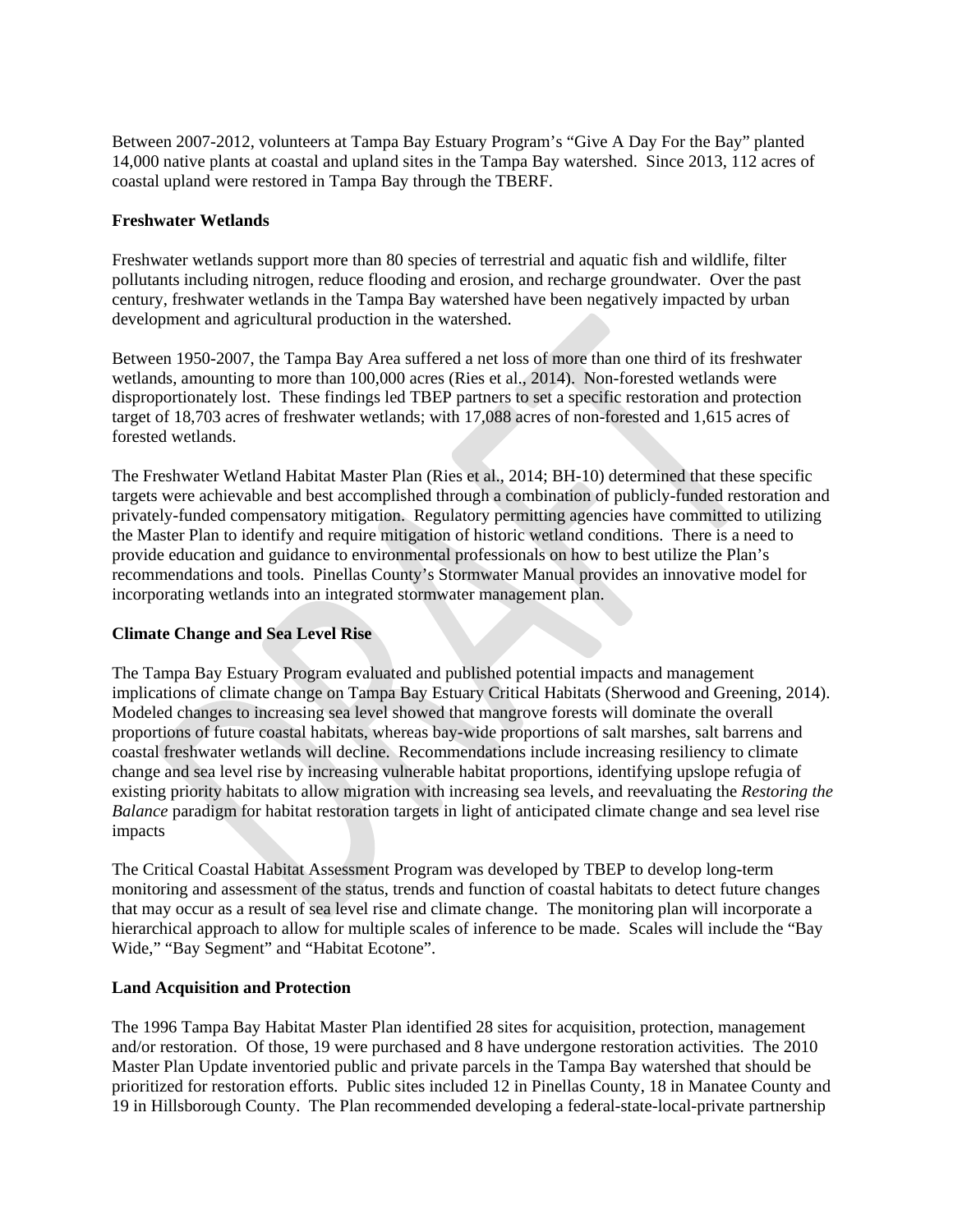to provide the framework for linking watershed-level planning goals for restoration with federal, state and local wetland compensatory mitigation.

# **STRATEGY:**

*Activity 1:* Update the Habitat Master Plan to assess progress toward meeting targets for habitats for which targets are established and to set targets for remaining priority coastal habitats as foundational data becomes available. Reevaluate the *Restoring the Balance* management paradigm, taking into account anticipated population growth, changing land use patterns and impacts of climate change and sea level rise.

Develop a Habitat Restoration Best Management Practices document, incorporating lessonslearned and the historical evolution of restoration techniques in the Bay.

Coordinate with all restoration and protection partners in the Tampa Bay area to update the existing habitat restoration database on the Tampa Bay Water Atlas or a similar platform.

*Responsible Parties:* TBEP (lead), FWCC, SWFWMD

*Timeframe:* Habitat Master Plan update will be initiated in 2017, complete by 2019 (updated timetable)

*Cost and potential funding sources:* \$\$-\$\$\$; Section 320 funds

### *Location:* Baywide

*Benefit/Performance measure:* Documented progress towards existing numeric targets for increased acres of seagrass, marsh, mangroves, salt barrens and freshwater wetlands. *Results:* Ongoing evaluation of the *Restoring the Balance* paradigm will ensure that current restoration activities are resilient to anticipated changes in Tampa Bay and its watershed.

The Updated Tampa Bay Master Plan will provide updated draft numeric targets and management actions for seagrass, marsh, mangrove, salt barrens, and freshwater wetlands; and initial numeric targets for tidal creeks, hard bottom habitats and coastal uplands. The Updated Plan will include new Management Elements, including:

- A restoration and management plan for tidal creeks, further refining priority tributaries for hydrologic restoration, environmental indicators and criteria, and fisheries and benthic monitoring (BH-9).
- A restoration and management plan for seagrasses in Tampa Bay, incorporating nutrient management, physical impacts, and transplanting activities. Investigate opportunities to implement longshore bar features into areas that formerly exhibited natural underwater bars.
- A restoration and management plan for coastal uplands.
- A long-term monitoring program for wetland mitigation sites (see BH-2).
- An evaluation of the benefits of living shorelines to enhance habitat value along developed shorelines and provide resilience from climate change impacts

The Master Plan elements and targets will be adopted by the Tampa Bay community and used for restoration and protection planning by entities throughout the bay watershed.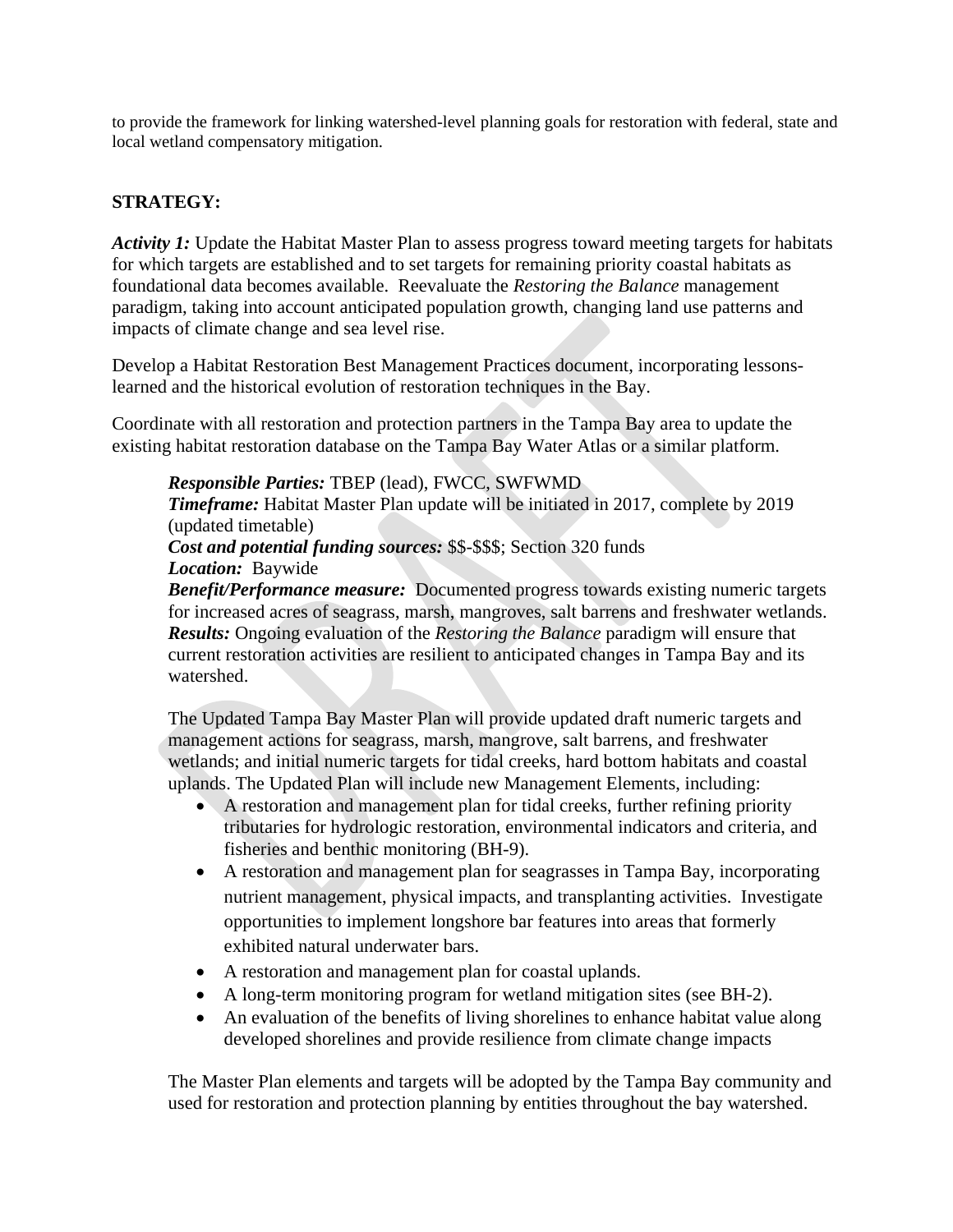A Habitat Restoration Best Management Practices document will capture institutional knowledge developed by TBEP Restoration Partners over the years and help inform development of future restoration projects. A centralized, comprehensive, up-to-data database of areal extents of priority habitat types is fundamental to adaptive management of *Restoring the Balance*, and for coordination of all future public and private restoration and protection efforts

# *Deliverables:*

- Adopted updated Tampa Bay Habitat Master Plan.
- Updated numeric targets for bay and watershed habitats.
- New measureable targets for tidal creeks, coastal uplands and hard bottom habitats.
- Identification of high priority restoration areas throughout the bay
- Incorporation of implications of climate change to habitat restoration projections and targets. An evaluation of the benefits of living shorelines.
- A Habitat Restoration Best Management Practices Manual
- Updated centralized, comprehensive database on the Tampa Bay Water Atlas tracking estimated acreage and distribution, changes in extent, and restoration targets for priority habitat types in the Bay
- Identified research and monitoring necessary to meet data and information gaps

*Activity 2:* Implement the Critical Coastal Habitat Assessment Program, including monitoring necessary to meet data and information gaps for priority habitats targets and to assess progress toward meeting established habitat targets. Monitoring will monitor habitats at both large (baywide) and smaller (basin) scales.

*Responsible Parties:* TBEP (lead for initial monitoring), FWC, SWFWMD; potential implementing partners for future monitoring include FWC, SWFWMD, Hillsborough, Manatee or Pinellas counties, Tampa Bay Watch.

*Timeframe:* Initial monitoring ongoing, to be complete in 2016. Monitoring is scheduled to be repeated every 5 years, starting in 2021.

*Cost and potential funding sources:* \$\$; CWA Section 320 funds for 2016 monitoring. Potential funding sources for future monitoring include SWFWMD Cooperative Funding, TBERF and other grants, or other funds.

*Location:* Baywide

*Benefit/Performance measure:* Evaluation of change in habitat extent and quality over time.

*Results:* Enhanced management decisions for critical bay habitats, including changes due to effects from climate change, land use changes and other factors.

# *Deliverables:*

- Final report from initial monitoring event, including consistent design for future use.
- Reports from future monitoring events evaluating changes observed every 5 years.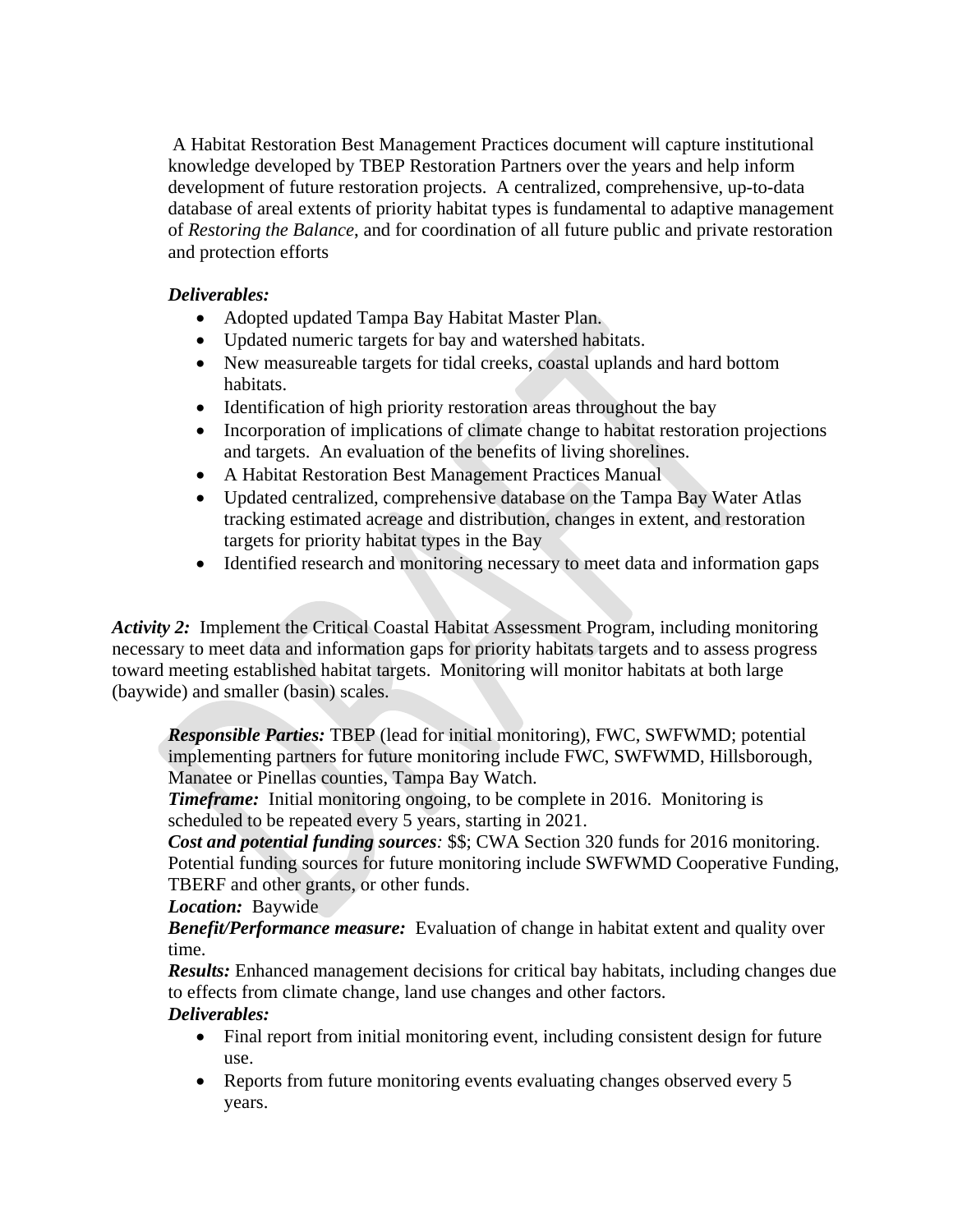*Activity 3* Continue to encourage restoration and protection of priority habitats, through acquisition and restoration programs.

*Responsible parties:* Implementing partners include TBEP, SWFWMD, environmental land acquisition programs of Hillsborough County, Manatee County and Pinellas County, the State of Florida. Other potential implementing entities include local and national land trusts, such as Trust for Public Lands, Tampa Bay Conservancy and The Nature Conservancy.

# *Timeframe:* Ongoing

*Cost and potential funding sources:* \$\$-\$\$\$\$, dependent upon cost of land acquired or size of restoration project. Potential funding sources include state or federal funds; local government land acquisition funds; grants; donations to trust funds.

# *Location:* Baywide and watershed

*Benefit/Performance measure***:** Restored and/or protected habitat used by fish and wildlife and for recreational opportunities.

*Results:* Increased quality and quantity of habitats in Tampa Bay and its watershed *Deliverables:*

- Annual GPRA reporting for protected and restored habitat.
- Creation and maintenance of database of habitat restoration and protection projects in the Tampa Bay watershed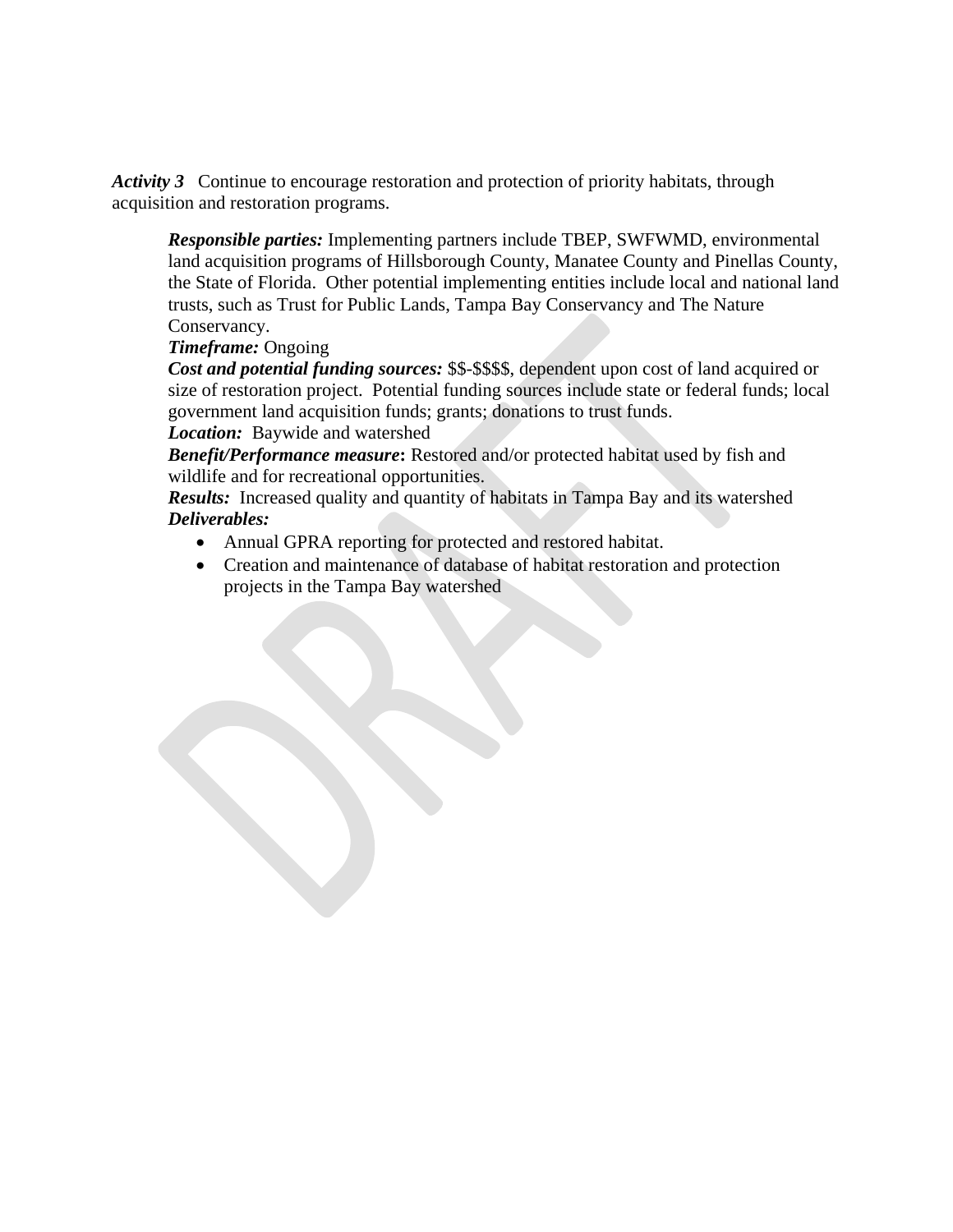# **CCMP Milestones for BH-1**

# **BH-1 Implement the Tampa Bay Master Plan for Coastal Habitats**

Revised Action. Formerly *Implement the Tampa Bay master plan to habitat restoration and protection.*

# **1996-2006**

Action Title: *Implement the Tampa Bay master plan to habitat restoration and protection.*

TBEP played a role in the following:

- Conducted several background assessments of habitat types in the Tampa Bay watershed, including
	- o Oligohaline areas in Tampa Bay tributaries: spatial extent and species lists. *TBNEP Technical Report #04-92.*
	- o Seagrass restoration and protection targets for Tampa Bay. *TBNEP Technical Report #07-93.*
	- o Physical impacts to habitats in Tampa Bay. *TBNEP Technical Report #03-93.*
	- o Exotic/invasive species control manual for mangrove forest areas. *TBNEP Technical Report #05-95.*
	- o Identified and mapped publicly-owned land in the Tampa Bay watershed. *TBNEP Technical Report #01-96.*
	- o A summary of emergent vegetation habitat coverage for Tampa Bay. *TBEP Technical Report #08-00.*
- Funded the first Tampa Bay Habitat Masterplan. Targets for coastal habitat types were developed and adopted, based on restoring the historic balance of habitats to 1950s levels. *TBNEP Technical Report #09-95.*
- Funded an evaluation of the importance of freshwater wetlands for coastal-nesting white ibis on Tampa Bay. White ibis feed their young on freshwater prey from wetlands within 9 miles of their nests. *TBEP Technical Report #11-99.*
- Funded several habitat restoration projects through EPA Early Action Demonstration Projects and other sources, including
	- o The Diamondback Track Shoreline Restoration. *TBNEP Technical Report #18-96.*
	- o Demonstration of littoral zone habitat restoration alternatives adjacent to an industrial waterway. *TBNEP Technical Report #17-96.*
	- o Alafia River oyster bar restoration demonstration project. *TBEP Technical Report #01-99.*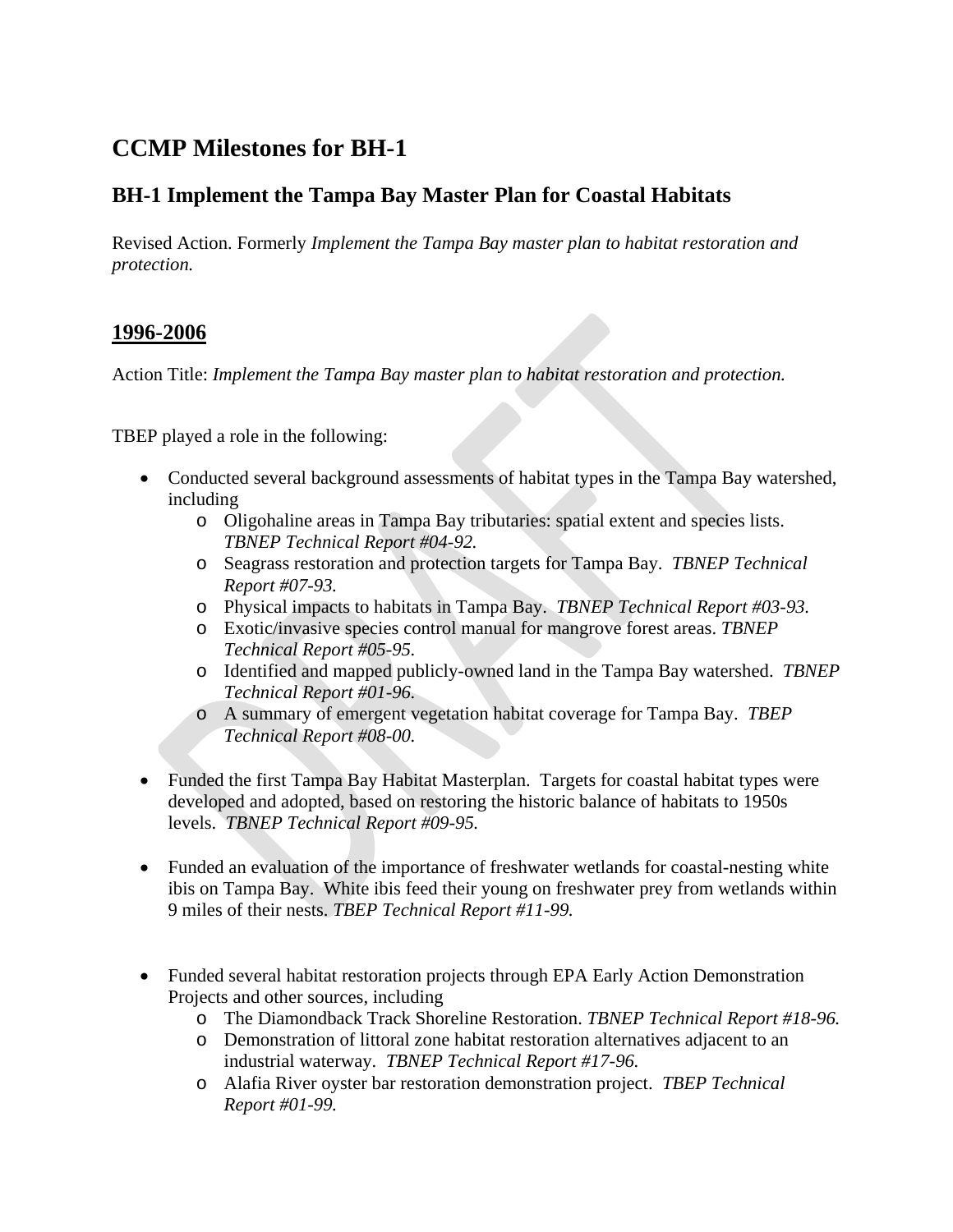# **2006-2016**

Action Title: *Implement the Tampa Bay master plan to habitat restoration and protection.*

TBEP played a role in the following:

- The **Tampa Bay Tidal Tributaries Habitat Initiative** was finalized in 2008 (see BH-9). The objectives of the TBEP study were to improve protection and management of these minor, tidally-influenced systems in the Tampa Bay estuary by: 1) characterizing the fisheries resources of Tampa Bay tidal tributaries; 2) determining the effects of various habitat parameters (e.g., watershed condition, water quality, structural habitat, etc.) on fisheries resources in tidal tributaries; 3) developing measurable goals and management recommendations from these characterizations and analyses that will lead to the development of a Tidal Tributary Management Strategy, and 4) ultimately communicating the results and recommendations to managers and the public to support informed decision-making regarding the preservation or restoration of tidal tributaries. **A public summary document** is an important implementation element of the communications strategy developed through this project.
- Funded and coordinated the 2010 Habitat Master Plan Update. Recommendations included forming a partnership for a coordinated watershed approach linking regulatory and resource management programs to support attainment of Tampa Bay wetland restoration and protection goals. Updated goals were adopted by the TBEP Policy Board, August 2010. *TBEP Technical Report #06-09.*
- The **Habitat Restoration and Protection Database**, available on the Tampa Bay Estuary Atlas website<http://www.tampabay.wateratlas.usf.edu/> , was developed in 2010 to compile and track the thousands of acres of established, enhanced, or protected habitat in the Tampa Bay watershed. It was compiled using various data and includes projects involving more than 30 agencies. It currently contains ~250 "complete" entries. The database was developed in Microsoft Access® and allows agencies to specify the exact acreage (or linear feet) of habitat restored per habitat type and activity. This provides an effective way to catalogue habitat "mosaic" projects without losing any detail. This also enables scientist and citizen users to search for projects using various fields, including location, acreage (or linear feet), habitat type restored or activity. Since 1971, more than 5,000 acres of habitat have been established or enhanced in the Tampa Bay watershed.
- The Feather Sound Seagrass Recovery Project was finalized in 2007. A large, multipartner assessment of potential impacts to seagrass recovery in Old Tampa Bay, specifically in the Feather Sound area was initiated in 2005 and finalized in 2007. The Project Team suggested that improving the system will require a broad-based management approach for nutrients, sediments, pulsed freshwater inputs, and toxics. The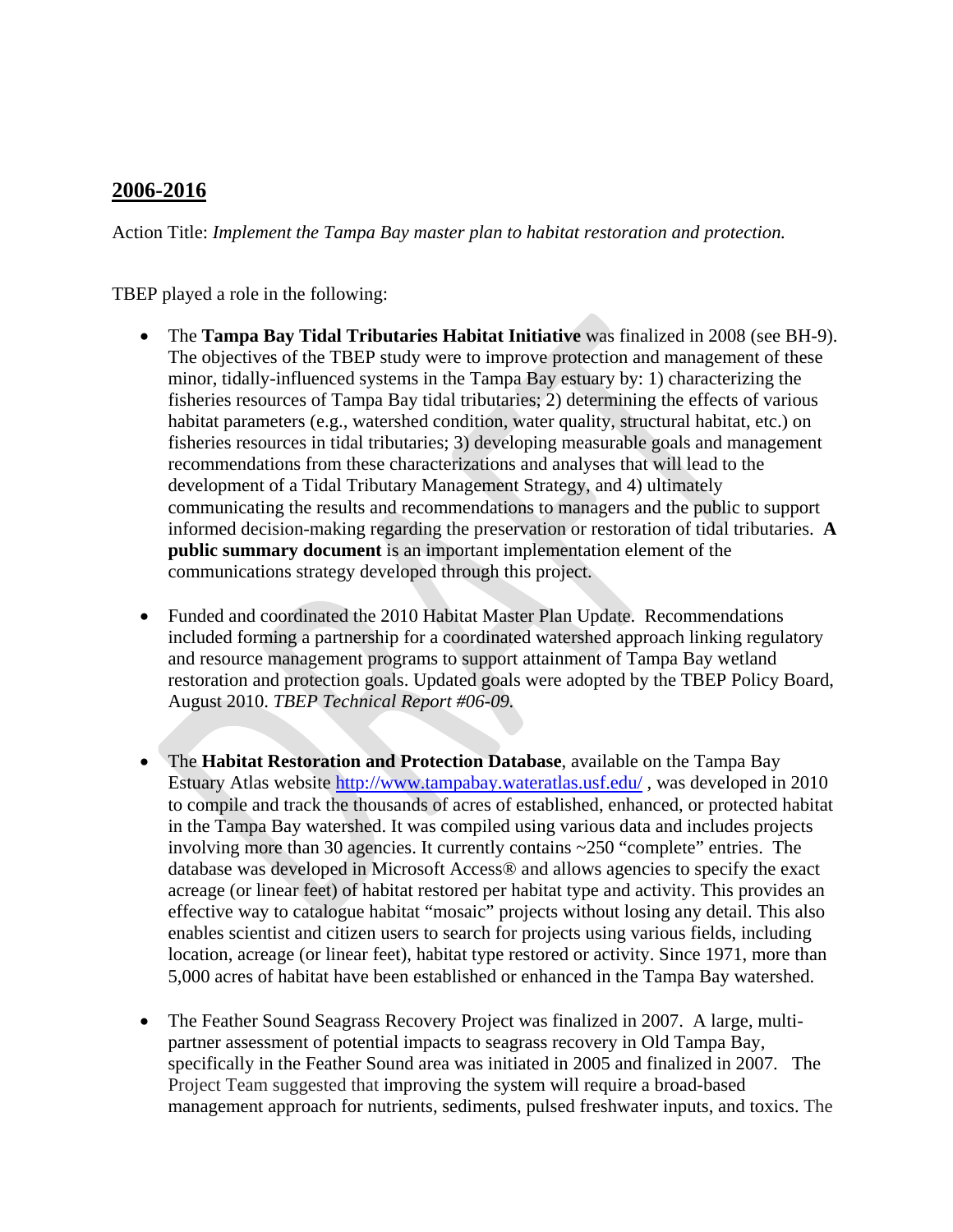team also recommended maximizing the ability of mangroves and marshes to absorb nutrients from nonpoint sources that drain into western Old Tampa Bay. *TBEP Technical Report #03-07.* 

- Several studies were completed to **support development of the Tampa Bay Seagrass Restoration and Protection Masterplan**, including detailed analysis of historic seagrass change, species composition and condition throughout the bay, and development of seagrass management areas. Light requirements of seagrass in Tampa Bay were further refined, wave energy estimated, and an initial bio-optical model for Tampa Bay seagrasses was developed . *TBEP Technical Reports #03-05; #07-06; #06-07; #04-08; #09-09; #08-09; #03-09; #06-11; #06-13; #06-15.*
- The concept that longshore bars encourage seagrass recovery was tested through design and construction of a Longshore Bar at the MacDill Pensinsula. The Tampa Bay Longshore Bar Seagrass Recovery Project represents the culmination of nearly ten years of research on the relationship between longshore sand bars and seagrass in Tampa Bay. The project objective was to determine whether the construction of an artificial longshore bar will encourage volunteer seagrass recovery in a portion of Tampa Bay. Completed studies supporting the Longshore Bar project concept during this PE period included an examination of wave energy and seagrass. *TBEP Technical Report #06-13.*
- An alternative hypothesis to the role of Longshore Bars presence for seagrass recovery was also tested**. Large units of manatee grass (***Syringodium filiforme)* **were transplanted adjacent to the Longshore Bar project**, to evaluate the hypothesis that the presence of seagrass enhanced the formation of longshore bars, rather than the other way around as is being tested by the longshore bar project.
- TBEP's "Give A Day" volunteer team has removed 28 tons of Brazilian pepper and other invasive plants at area parks and preserves from 2007 through 2012. The volunteers have planted 14,000 native plants at coastal and upland sites throughout the watershed from 2007 through 2012.
- With funds from EPA CRE, developed and printed a Gulf Coast Community Handbook: Case studies from Gulf of Mexico Communities for incorporating climate change resiliency into habitat planning and protection. *TBEP Technical Report #01-14.*
- With support of an EPA Wetland Development Grant, TBEP funded two projects designed to address the mitigation recommendations from the 2010 Habitat Master Plan:
	- o An assessment of the freshwater wetland changes between 1950 and 2007 indicated that, for the Tampa Bay watershed, non-forested wetlands had been lost in larger proportions than forested wetlands. *TBEP Technical Report #10-12.*
	- o Master Plan for the protection and restoration of freshwater wetlands encouraged permitting agencies to allow permit applicants to consider mitigation that would assist in meeting the freshwater wetland targets for Tampa Bay. *TBEP Technical Report #05-14.*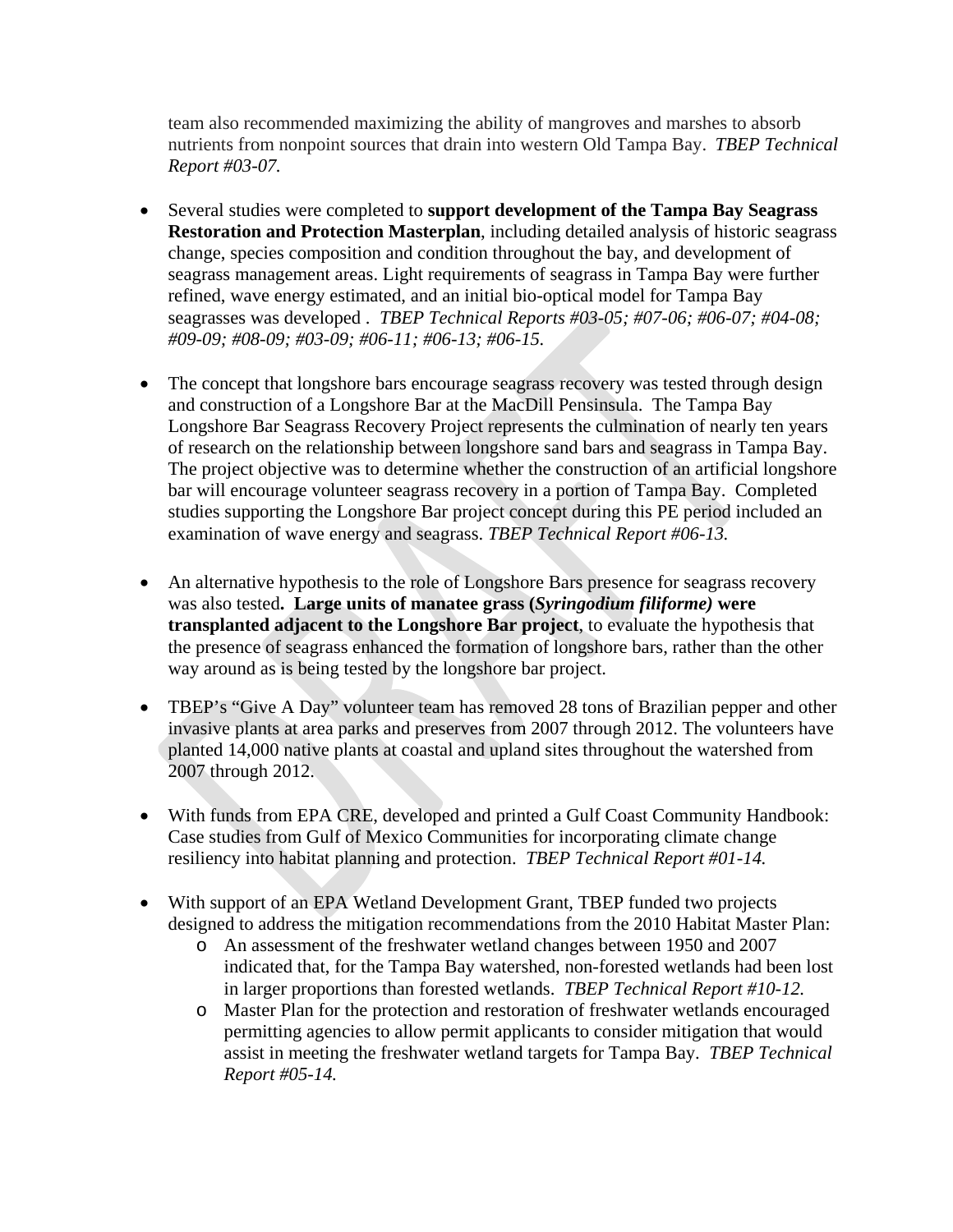• Evaluated and published potential impacts and management implications of climate change on Tampa Bay Estuary Critical Coastal Habitats. Modeled changes show mangroves will dominate with increased SLR, while saltmarshes, salt barrens and coastal freshwater wetlands will be reduced. Recommendations include increasing habitat mosaics to increase resiliency to change; identifying refugia areas upslope of existing natural and restored habitat to allow migration over time; and the need to re-evaluate the current 'restore the balance' paradigm for habitat restoration targets moving in the future. *TBEP Technical Report #07-14*; Sherwood and Greening 2014. Environmental Management 53(2); 401-415.

Support habitat restoration projects through the Tampa Bay Environmental Restoration Fund. To date (2013-2015), TBERF projects will result in

- more than 1,050 acres and 1,000 linear feet of coastal habitat restoration;
- more than 15,000 square feet of oyster reefs;
- 466 acres of freshwater wetland restoration;
- 200 acres of seagrass;
- 112 acres of coastal uplands.

The following habitat restoration projects have been funded and are ongoing:

# **2013 TBEF Projects**

- Newman Branch Creek Fisheries Habitat Restoration Phase III (\$60,000); Ecosphere Restoration Institute
- McKay Bay Oyster Reef Creation and Enhancement (\$80,000); Tampa Bay Watch
- Rock Ponds Ecosystem Restoration (\$200,000); SWFWMD
- East McKay Bay Habitat Restoration and Water Quality (\$100,000); SWFWMD

# **2014 TBERF Projects**

- Safety Harbor Waterfront Park Habitat Restoration (\$70,000); City of Safety Harbor
- Rock Ponds Coastal Ecosystem Restoration (\$60,000); Tampa Bay Watch
- Oyster Bar Restoration at Robinson Preserve (\$53,000); Manatee County
- Duette Preserve Hydrologic Restoration (\$87,260); Manatee County
- MacDill Air Force Base Living Shoreline (\$41,000); Tampa Bay Watch

# **2015 TBERF Projects**

- Ft DeSoto Ecological Enhancement/Recirculation (\$168,500); Pinellas County
- Terra Ceia Huber and Frog Creek Upland Project (\$71,170); SWFWMD
- Fantasy Island Living Shoreline Stabilization (\$80,000); Tampa Bay Watch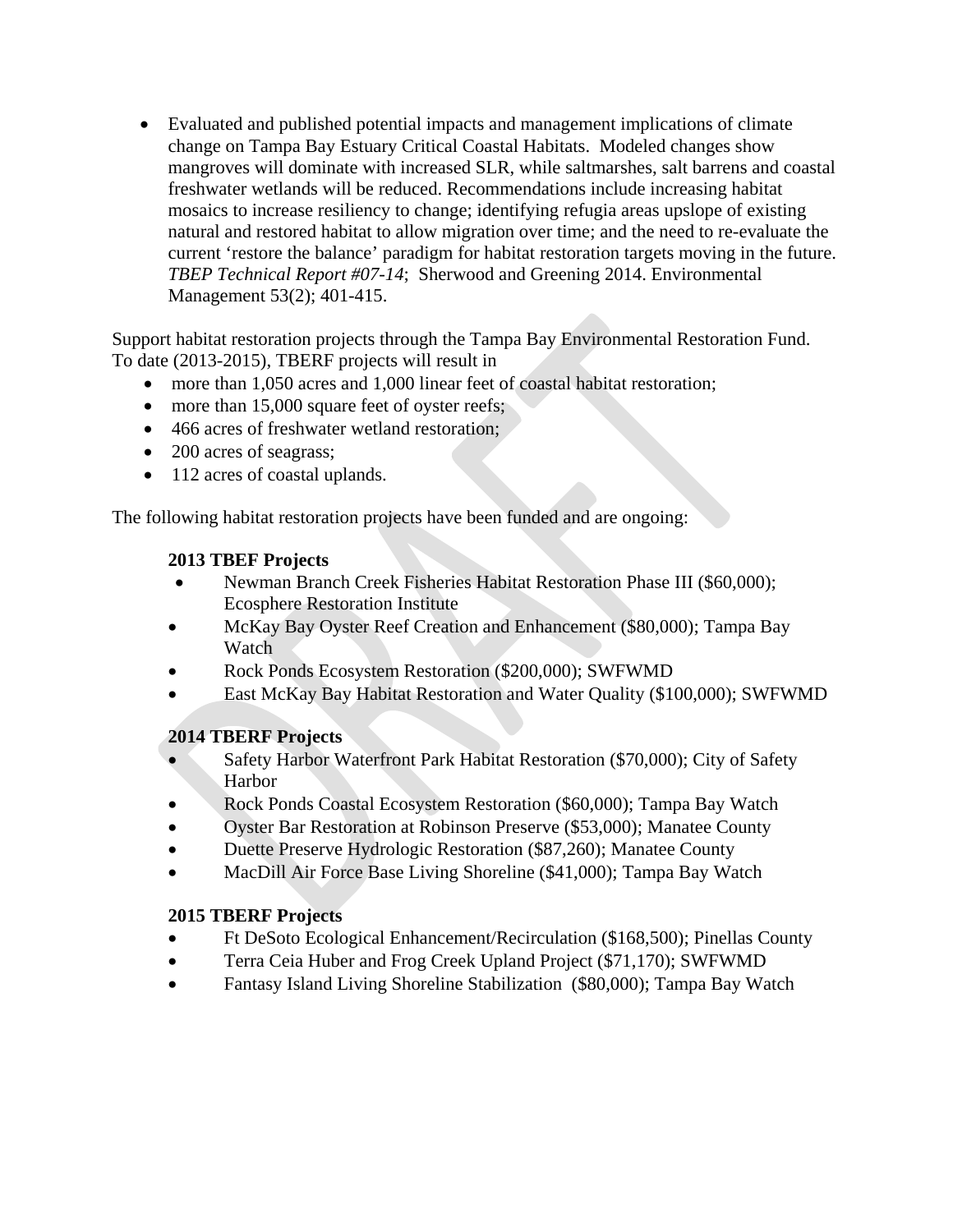# **BH-2 Establish and Implement Mitigation Criteria**

# **OBJECTIVES:**

Support progress toward habitat restoration goals by implementing mitigation criteria specific to Tampa Bay. Identify priority sites for mitigation banks and off-site mitigation and pursue rule revisions that help to achieve adopted targets for critical coastal habitats, including seagrasses, saltwater wetlands, freshwater wetlands and hard-bottom habitats. Collaborate with private sector to evaluate and improve mitigation; establish long-term monitoring of mitigation sites across multiple habitats.

### **STATUS:**

Ongoing. Action expanded to include recommendations for on- and off-site mitigation developed through the Mitigation Criteria Working Group. Freshwater wetland master plan includes tools for directing future mitigation where most ecologically beneficial and to disproportionately impacted freshwater wetland habitats. Evaluations of mitigation success can provide a framework to improve permitting and monitoring programs across multiple habitats, with recommendations incorporated into the next update of the Tampa Bay Habitat Master Plan.

# **BACKGROUND:**

Mitigation involves restoring, enhancing, preserving or creating habitats to offset developmentrelated impacts to wetlands, streams, seagrasses and other aquatic resources.

Unlike restoration or preservation done primarily to enhance or maintain habitat quantity and quality, mitigation is required for permitted unavoidable impacts that damage or destroy wetlands and other aquatic habitats. Mitigation activities are regulated by federal, state, regional and local agencies.

Mitigation can be achieved using three mechanisms:

- Mitigation banks (Large mitigation restoration areas that offer "credits" for impacts. Banks must demonstrate successful restoration prior to releasing or selling credits.)

- In-lieu fee programs (Monetary contributions Payments made to another entity to implement an identified large mitigation project for restoration.)

- Permittee-responsible mitigation (The permit applicant conducts the mitigation activity.)

Specific guidelines govern how, where and what type of mitigation must be conducted, and monitoring of project success. Mitigation may involve creation, enhancement, restoration, or preservation of habitats. It can occur on the same site as the development activities, if space allows; off-site at an appropriate location; or at a mitigation bank.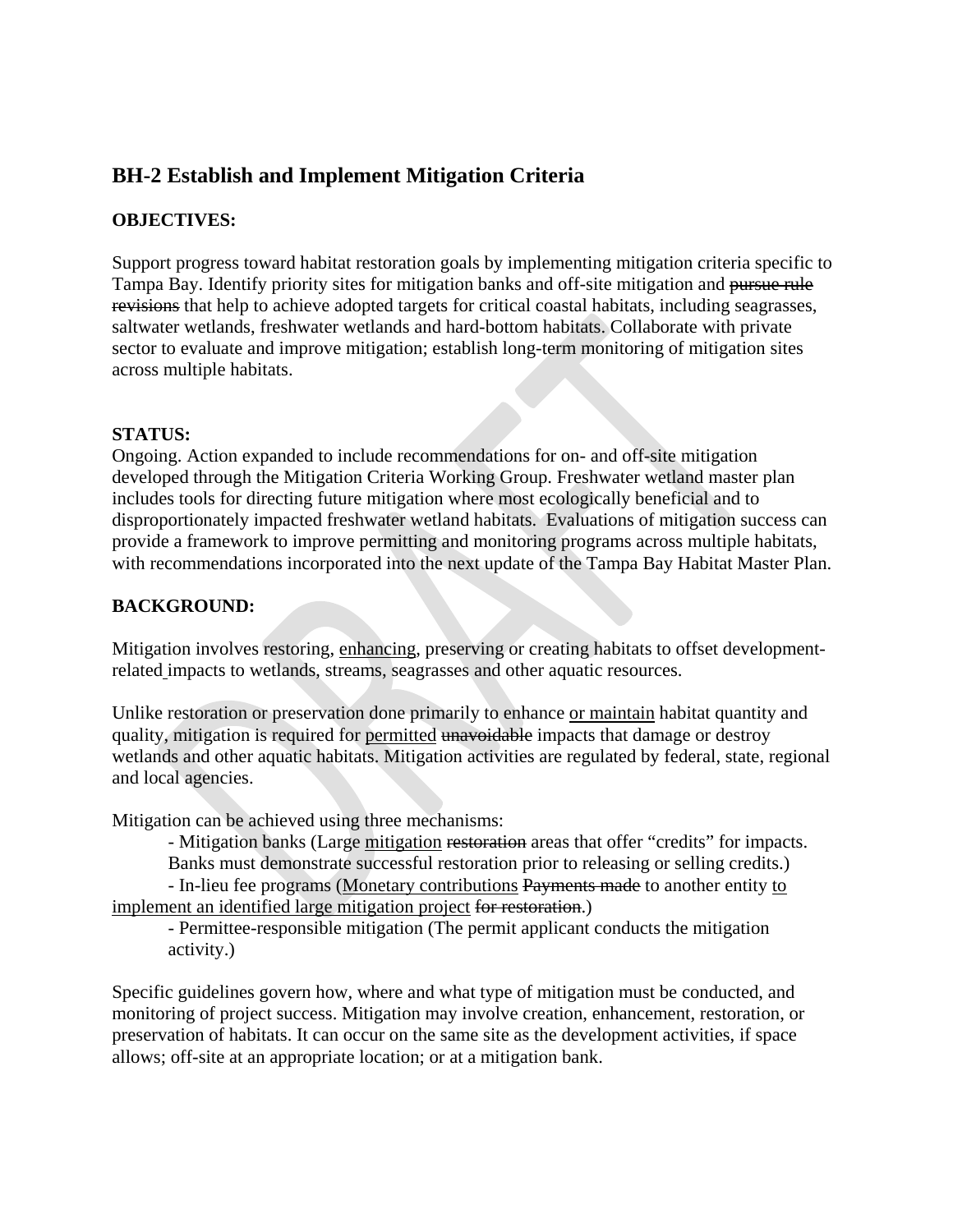Regulatory agencies generally prefer mitigation banking or use of in-lieu fees because the larger scale and scope of these tools maximizes habitat benefits – especially when mitigation for smaller wetland mitigation projects (less than a few 5 acres) can be bundled into larger parcels.

There are multiple existing and planned mitigation banks in the bay watershed, for both private and public development and infrastructure activities. The majority offer freshwater mitigation credits. Only one private mitigation bank currently exists in the bay watershed, the Tampa Bay Mitigation Bank near Cockroach Bay. This bank serves the entire coastal basin, so applicants impacting wetlands at locations many miles away are still preferentially sent to this bank. A mitigation bank also is maintained for public transportation projects by FDOT in Hillsborough County. Several mitigation banks are currently under review by regulatory agencies have been explored but are not yet approved to release credits. Service areas for permitted mitigation banks generally encompass an entire watershed; applicants may choose to use credits from a bank in the same watershed to fulfill mitigation requirements.

Long-term success of mitigation projects is variable and highly dependent upon the location, size, type of habitat created and maintenance provided. Mitigation for forested wetlands, for example, may take substantially longer than for non-forested wetlands because of the longer time needed for tree canopy to mature.

The Environmental Protection Commission of Hillsborough County, in association with the University of South Florida and other regional partners, is evaluating the success of freshwater wetland mitigation projects it permitted in Hillsborough County since 1987. (Brown 2015*)(need specific citation for this report*) The review compares the original mitigation designs to current status, using standardized wetland assessment methods. , monitoring reports and other documentation with current status, using standardized wetland assessment methods to estimate acreage and functionality. Preliminary findings Initial results show a 38% loss in wetland acreage over the 63 representatives sites assessed.

Other findings suggest that mitigation for forested wetlands appeared to be less successful than for non-forested (grassy) wetlands, and takes longer to mature. The ecological function or quality of the wetlands visited in the study is also lower than expected, especially in non-forested freshwater wetlands. In some cases, development surrounding the mitigation sites has increased pollutant loading and reduced connections with other natural areas. Researchers also found a correlation between wetland size and health; Importantly, larger wetlands generally provided more ecosystem services and were performing better than smaller wetlands surrounded by urban land uses.

TBEP's Master Plan for the Protection and Restoration of Freshwater Wetlands in the Tampa Bay, Florida Watershed (*TBEP Technical Report #05-14, see Action BH-10*) also examined mitigation of freshwater wetlands. Both the EPC study and the freshwater master plan reinforce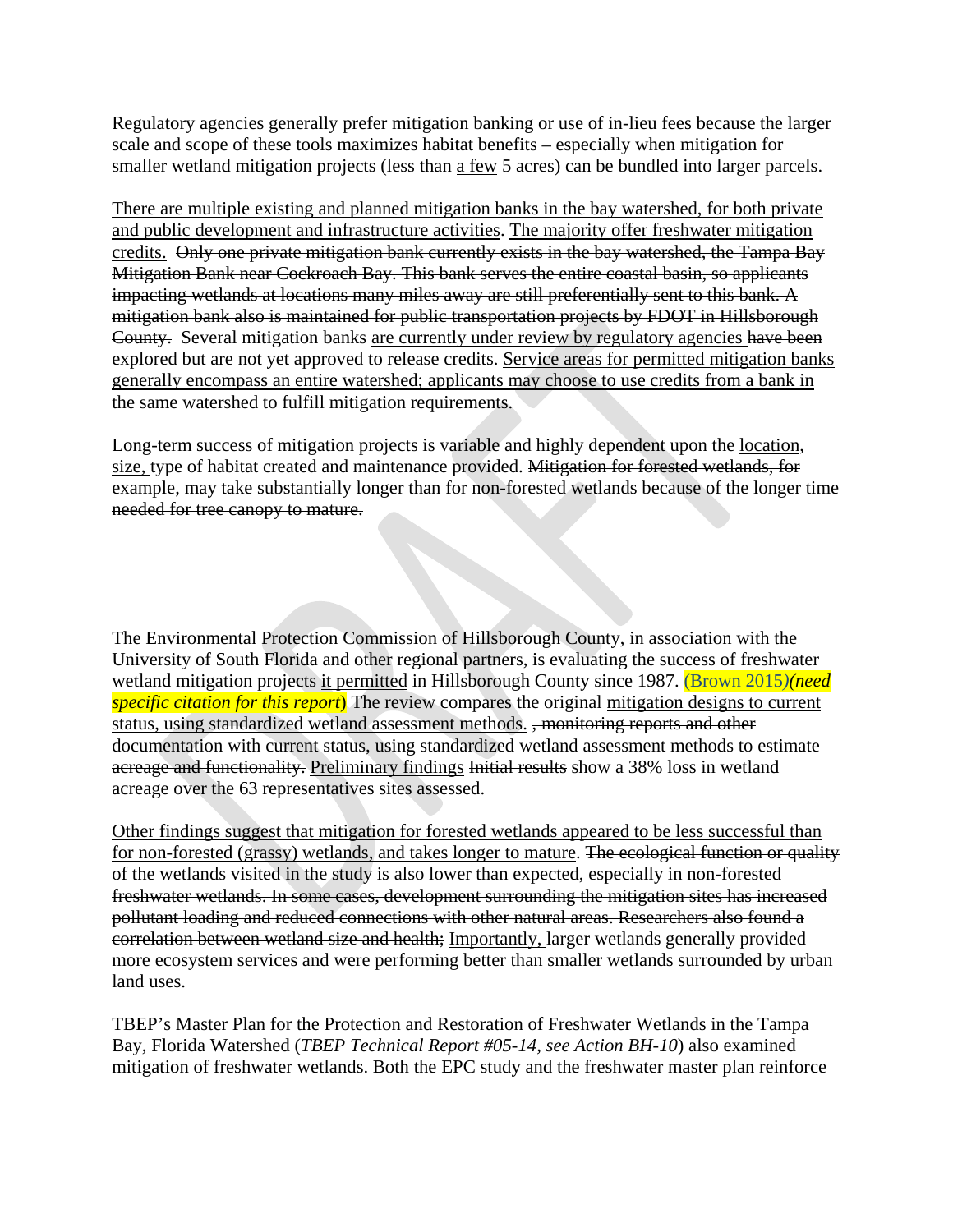the need for more rigorous mitigation criteria to prevent deterioration of wetland quality and quantity in the bay watershed. Among the issues in need of clarification and consensus:

- Concerns that mitigation banks or in-lieu fee programs will be preferentially established where land is cheaper, even though these areas may be far removed from the actual wetland impacts. This is of particular concern in urban areas, where land costs are higher. land costs. Currently, mitigation outside the impacted watershed is rarely approved, within the same basin is preferred, but is not always prohibited required. However, mitigation within the same sub-basin is not required, potentially creating wetland deficits in some areas.
- Loss of small isolated wetlands (less than  $\frac{1}{2}$ -acre) for which mitigation is not required. These "frog ponds" are especially important for amphibians and the wading birds that feed on them.
- Whether private entities should be allowed to conduct mitigation activities on public lands.
- Whether public agencies should purchase large tracts of land specifically for future mitigation purposes.
- Whether monitoring criteria is stringent enough to adequately assess long-term success.
- Whether the current system, which utilizes "credits" based on type and quality of impacted and restored habitats, adequately compensates for wetland losses.
- Potential indirect impacts to natural wetlands adjacent to development, such as changes in water quantity and quality. For example, increased runoff into a freshwater marsh may alter hydrology, drowning native vegetation or creating artificial "ponded" wetlands dominated by nuisance plants like cattails and primrose willow that do not provide the same ecological benefits. Research is needed to examine and quantify these impacts.

Although existing mitigation criteria focuses on freshwater wetlands, improvements also are needed in mitigation of impacts to estuarine habitats such as seagrasses, marshes, mangroves and hard-bottom.

Opportunities for seagrass mitigation, in particular, are currently limited to transplanting, often at high cost and with varying success *(see Action BH-3).* Since the vast majority of the bay's seagrass gains are a result of increased water clarity from reduced nitrogen loadings, port authorities and other entities have requested use of pollution-reduction projects (such as stormwater or wastewater treatment) as mitigation for seagrass impacts in lieu of transplanting. This alternative is has generally not been permitted; however, a recent project to remove manmade causeways blocking tidal circulation at Fort De Soto Park serves as a successful model. The project, sponsored by SWFWMD, DOT and Pinellas County, resulted in improved water quality and seagrass expansion in the interior waters of the park. Seagrass mitigation credits were allowed for this work.

Mitigation criteria for other sensitive habitats, including hardbottom and live bottom, have not been established. TBEP will develop protection and restoration targets for hard bottom by 2019; appropriate mitigation strategies could be incorporated into those targets. Monitoring of mitigation associated with ship channel expansion and natural gas pipeline construction projects suggests that recreating structural hard bottom, such as limestone or rock reefs or outcroppings,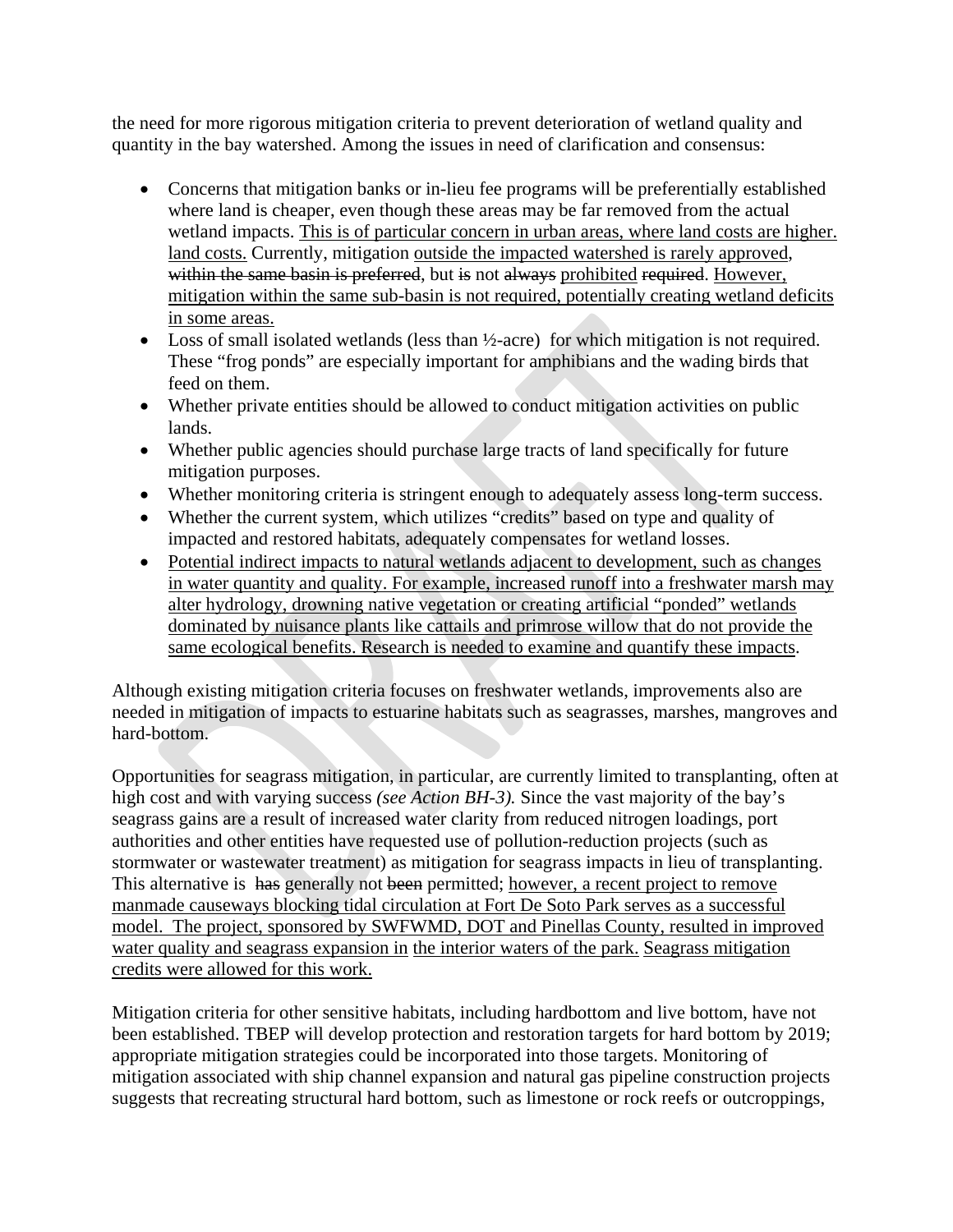is much simpler and more successful than transplanting the soft corals and sponges that grow on the hard substrates.

# **STRATEGY:**

Activity 1 Complete evaluation of long-term success of constructed freshwater wetlands in Hillsborough County. Incorporate recommendations into future permitting guidance.

*Responsible parties*: EPCHC (lead), SWFWMD, USF, USGS, FDEP, USACOE **Timeframe:** Study to be completed in 2016. Recommendations to be implemented beginning in 2017.

*Location:* Baywide

*Cost and potential funding sources:* \$\$ Work funded by EPC through an EPA Region IV Wetland Development Grant

*Benefit/Performance Measure:* Increase percentage of freshwater wetland mitigation deemed successful through development and implementation of recommendations to improve long-term ecological viability.

*Results:* Improved long-term mitigation to achieve adopted targets for restoration and protection of freshwater wetlands, especially for non-forested freshwater wetlands which have been lost in greater proportion in the bay watershed.

# *Deliverables:*

Summary report of long-term success of constructed freshwater wetlands, including recommendations for improvement.

Activity 2 Establish a long-term monitoring program to evaluate mitigation success of freshwater wetlands, estuarine wetlands, hard bottom and other habitat types. Incorporate applicable methodologies from EPC's freshwater wetland mitigation assessment. Utilize EPC's freshwater wetland mitigation assessment as a framework to evaluate the effectiveness of mitigation criteria for estuarine wetlands and other habitat types. Explore rule revisions to enhance success. Identify funding sources and partners. Conduct monitoring, encompassing onand off-site mitigation activities across multiple habitat types and mitigation strategies (restoration, enhancement, etc.)

*Responsible parties*: TBEP's TAC (lead on monitoring design); potential pilot implementing partners include EPCHC, SWFWMD, FDEP, FDOT *Timeframe:* Develop monitoring protocols as part of the 2017-2019 Habitat Master Plan Update. Conduct initial pilot project by 2020

### *Location:* Baywide

*Cost and potential funding sources:* \$-\$\$ Section 320 funds for Habitat Master Plan.. Potential funding sources to conduct pilot monitoring include external grants such as EPA Region IV Wetland Development Grant, TBERF or other research funds. *Benefit/Performance Measure:* Increase percentage of successful mitigation activities for coastal wetland habitats and other aquatic resources, such as seagrasses, mangroves,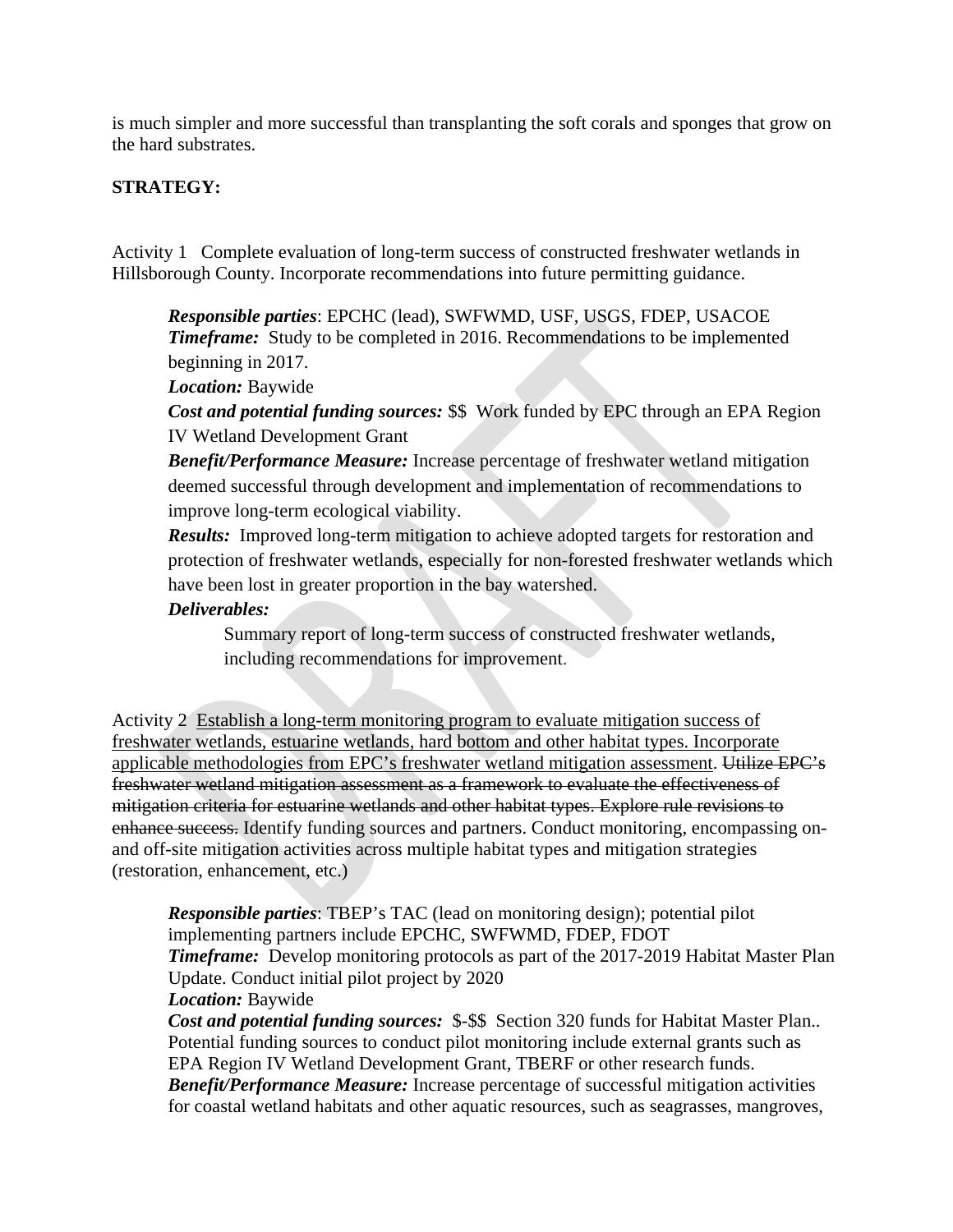and salt marshes.

*Results:* Enhanced mitigation success contributing to achievement of protection and restoration targets.

*Deliverables:* 

Recommendations for long-term monitoring protocols for wetland and hard bottom mitigation sites.

Reports evaluating monitoring program.

Activity 3 Establish a long-term monitoring program for wetland and hard bottom mitigation sites. Identify funding sources and partners. Conduct one or more monitoring events, encompassing on- and off-site mitigation activities across multiple habitat types and mitigation strategies (restoration, enhancement, etc). Merged with Activity 2

Activity 3 Evaluate impacts to natural wetlands adjacent to development, considering changes to hydrology, vegetation and water quality. Develop monitoring protocols to track changes in function and quality. Design, implement and evaluate a pilot project.

*Responsible parties:* TBEP's TAC (for monitoring protocols); potential pilot implementing partners include EPCHC, SWFWMD, FDEP, local cities and counties. *Timeframe:* Develop monitoring protocols in 2020. Conduct pilot project by 2021. *Location:* Baywide

*Cost and potential funding sources:* \$\$-\$\$\$ CWA Section funds; potential external grants, such as EPA Regional Wetland Development grant

*Benefit/Performance Measure:* Development of monitoring protocols. Completion of pilot project.

*Results:* Enhanced understanding of impacts to wetlands from adjacent development. *Deliverables:* 

Recommendations for monitoring of development-related impacts to adjacent wetlands. Report evaluating pilot project and recommendations for next steps.

Activity 4 Host a workshop with local environmental managers and mitigation bankers to explore locations and opportunities for mitigation banks and/or regional off-site mitigation areas, especially in areas with impaired waters. Create incentives such as streamlined permitting for smaller mitigation banks.

*Responsible parties:* ABM (lead); participants may include SWFWMD, FDEP, EPCHC, USACOE, Pinellas County, Manatee County, Hillsborough County, mitigation bankers, land trusts, non-profit restoration agencies

*Timeframe:* Workshop in 2018; recommendations for rule revisions following. *Location:* Baywide

*Cost and potential funding sources:* \$ Potential funding sources for workshop could include planning grants.

*Benefit/Performance Measure:* Identification of potential new mitigation banks and/or regional off-site mitigation areas throughout the bay watershed

*Results:* Improved coordination among publicly- and privately-funded mitigation sponsors leading to achievement of protection and restoration targets.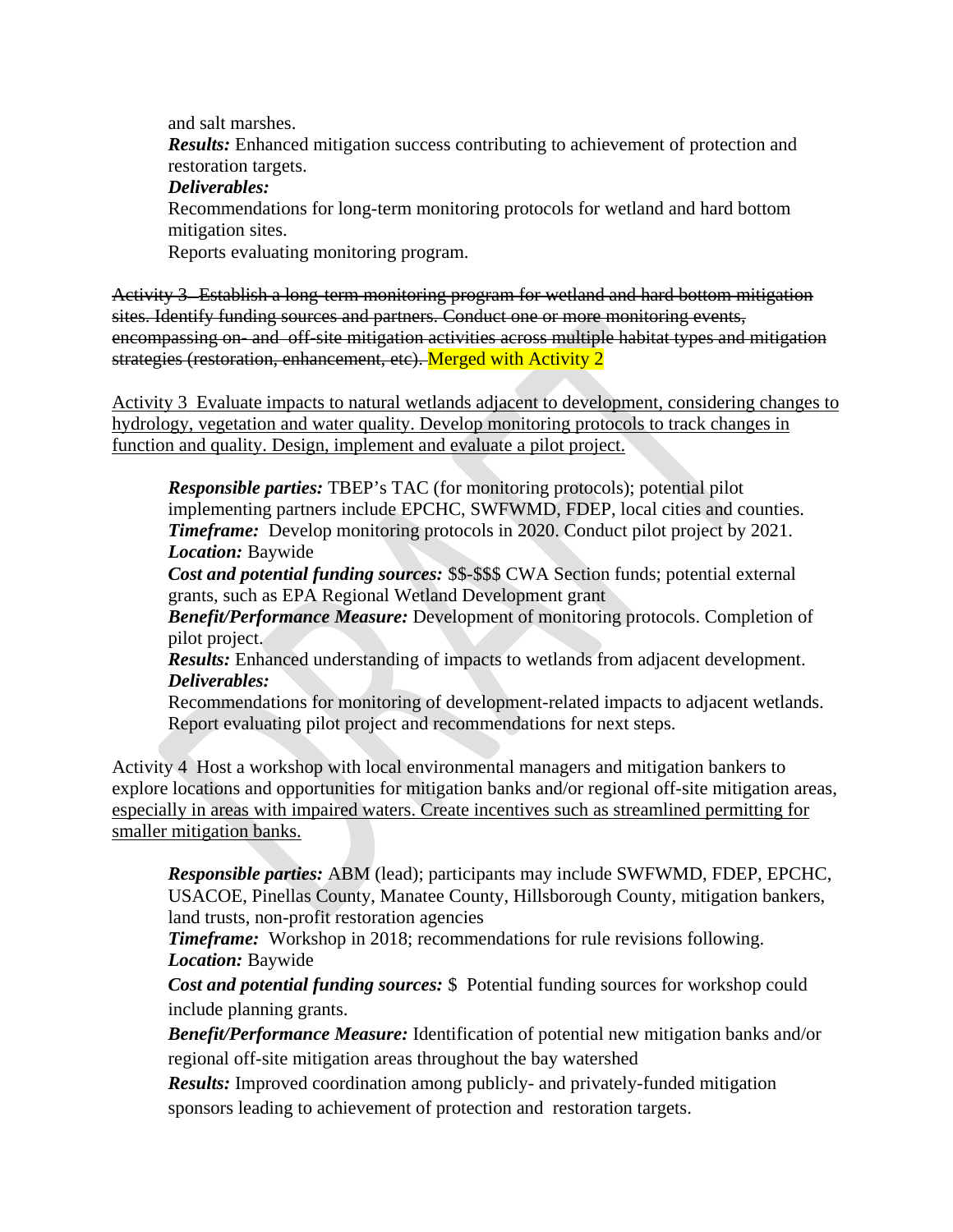# *Deliverables:*

Priority list of suitable sites for mitigation banks and/or regional off-site mitigation areas

Activity 5 Examine the use of water quality improvement nutrient-reduction projects in lieu of transplanting to mitigate development-related seagrass impacts. Using the Fort De Soto recirculation project as a model, develop guidelines, considerations and incentives for acceptable use of water quality enhancement nitrogen reduction projects as a mitigation tool.

*Responsible parties:* Tampa Bay NMC (lead), permitting agencies

*Timeframe:* 2018

*Location:* Baywide

*Cost and potential funding sources:* \$ Section 320 funds for TBEP staff time. In-kind staff support from permitting agencies.

*Benefit/Performance Measure:* Regulatory flexibility in allowing water quality improvement projects as mitigation to offset seagrass impacts, where feasible and appropriate

*Results:* Reduced nitrogen loading leading to natural recruitment and recovery of seagrasses

# *Deliverables:*

Guidelines for appropriate use and incentives for utilizing nitrogen reduction water quality projects as a seagrass mitigation tool.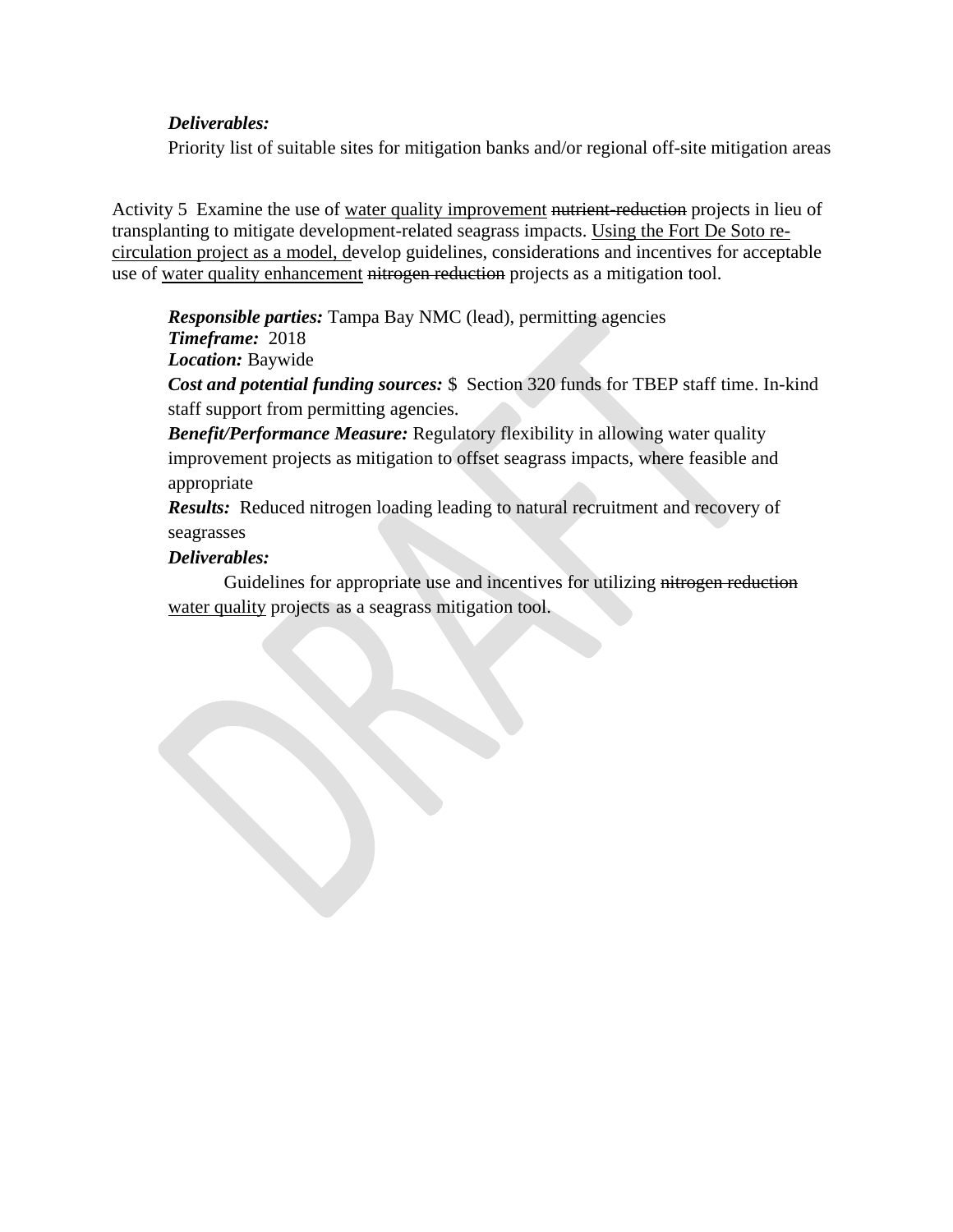# **CCMP Milestones for BH-2**

# **BH-2 Establish and Implement Mitigation Criteria**

### **1996-2006**

Action Title: *Establish and implement mitigation criteria for Tampa Bay, and identify priority sites for mitigation.*

TBEP played a role in the following:

• Requested ABM convene a Mitigation Criteria Working Group to develop recommendations for mitigation criteria for Tampa Bay. The Working Group developed recommendations for on- and off-site mitigation; safeguards to protect productive native upland habitats from conversion to wetlands; bank siting, management and associated cost issues; and whether mitigation conducted by local governments and private developers should count toward overall habitat restoration goals established for the bay. *TBEP Technical Report #06-99.*

### **2006-2016**

Action Title: *Establish and implement mitigation criteria for Tampa Bay, and identify priority sites for mitigation.*

TBEP played a role in the following:

• Mitigation issues were reviewed and criteria recommendations were included in the 2010 Habitat Master Plan. Recommendations included forming a partnership for a coordinated watershed approach linking regulatory and resource management programs to support attainment of Tampa Bay wetland restoration and protection goals. *TBEP Technical Report #06-09.*